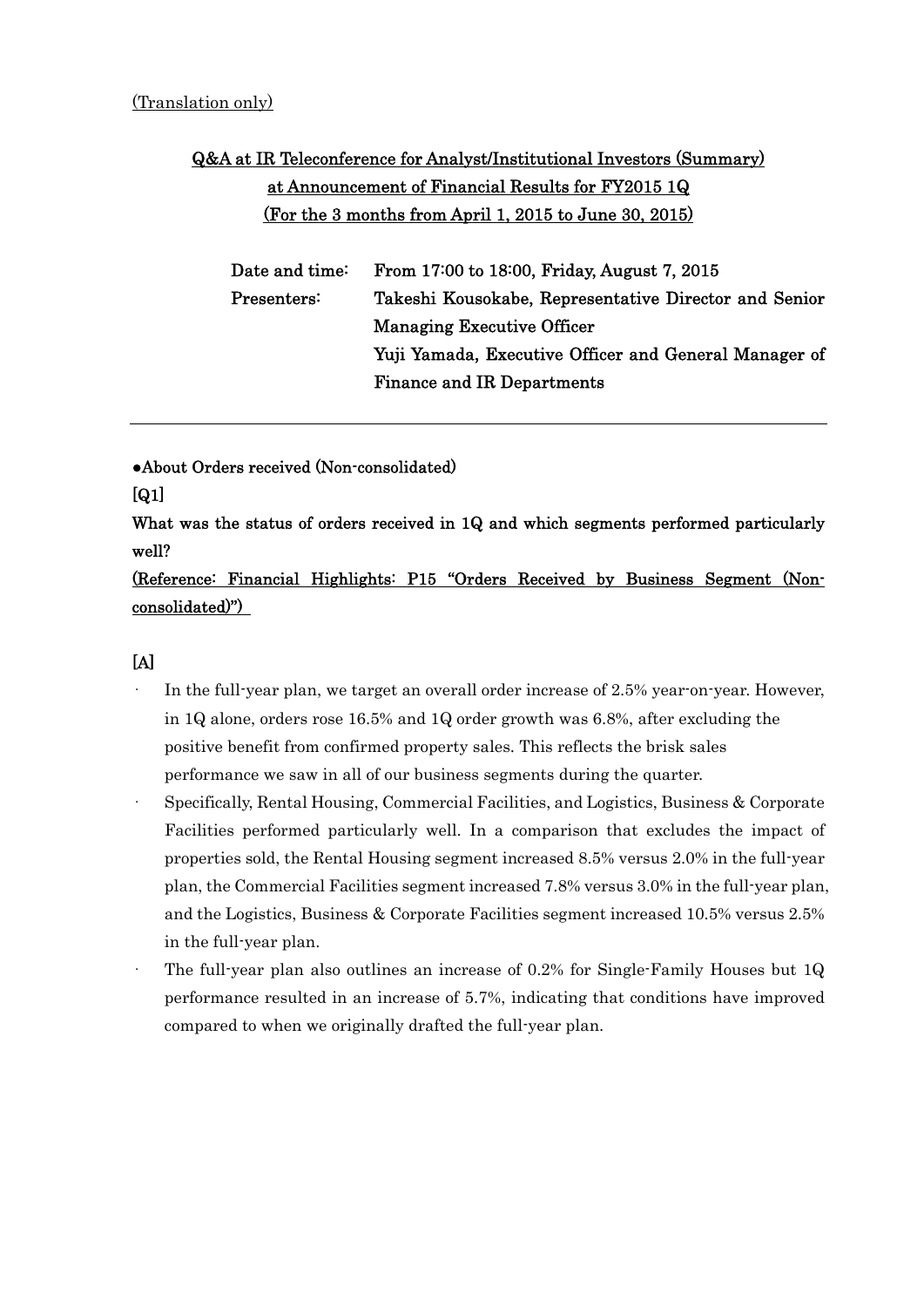### ● About Earnings

 $\lceil$ Q2 $\rceil$ 

Earnings appear to be solid but how have earnings progressed in comparison to plans when you exclude the impact of properties sold?

(Reference: Financial Highlights: P9 "Business Segment Information (2)")

## [A]

Earnings are on an overall upward trend. As it is still early in the fiscal year we have not made any changes to our current earnings forecasts but we think a revision may be necessary depending on the status of 2Q earnings.

### ● Single-Family Houses Business

[Q3]

Please tell us the reason for the improvement in the gross margin ratio for Single-Family Houses.

(Reference: Financial Highlights: P9 "Business Segment Information (2)")

## [A]

We believe greater balance in the timing of construction had a positive impact on costs.

### ● Rental Housing Business

### [Q4]

Compared to the previous fiscal year, the gross margin ratio for Rental Housing (Construction) is down by 1.0pt and down by 1.1pt compared to the full-year plan. Are we seeing some kind of change occurring in the Rental Housing Business operating environment?

(Reference: Financial Highlights: P9 "Business Segment Information (2)")

- The decline in the gross margin ratio is largely due to special factors related to consolidated accounting. The decline in gross margin ratio for low-rise rental housing units, a key business, was limited to 0.1pt.
- · Another factor was an increase in indirect costs due to increase in personnel, including site supervisors and other engineering personnel. Over the course of the year, we expect the gross margin ratio to approach the figure outlined in the full-year plan.
- It is not the case that the operating environment has declined. In fact, the increase in inheritance tax is having a beneficial impact and performance continues to be favorable.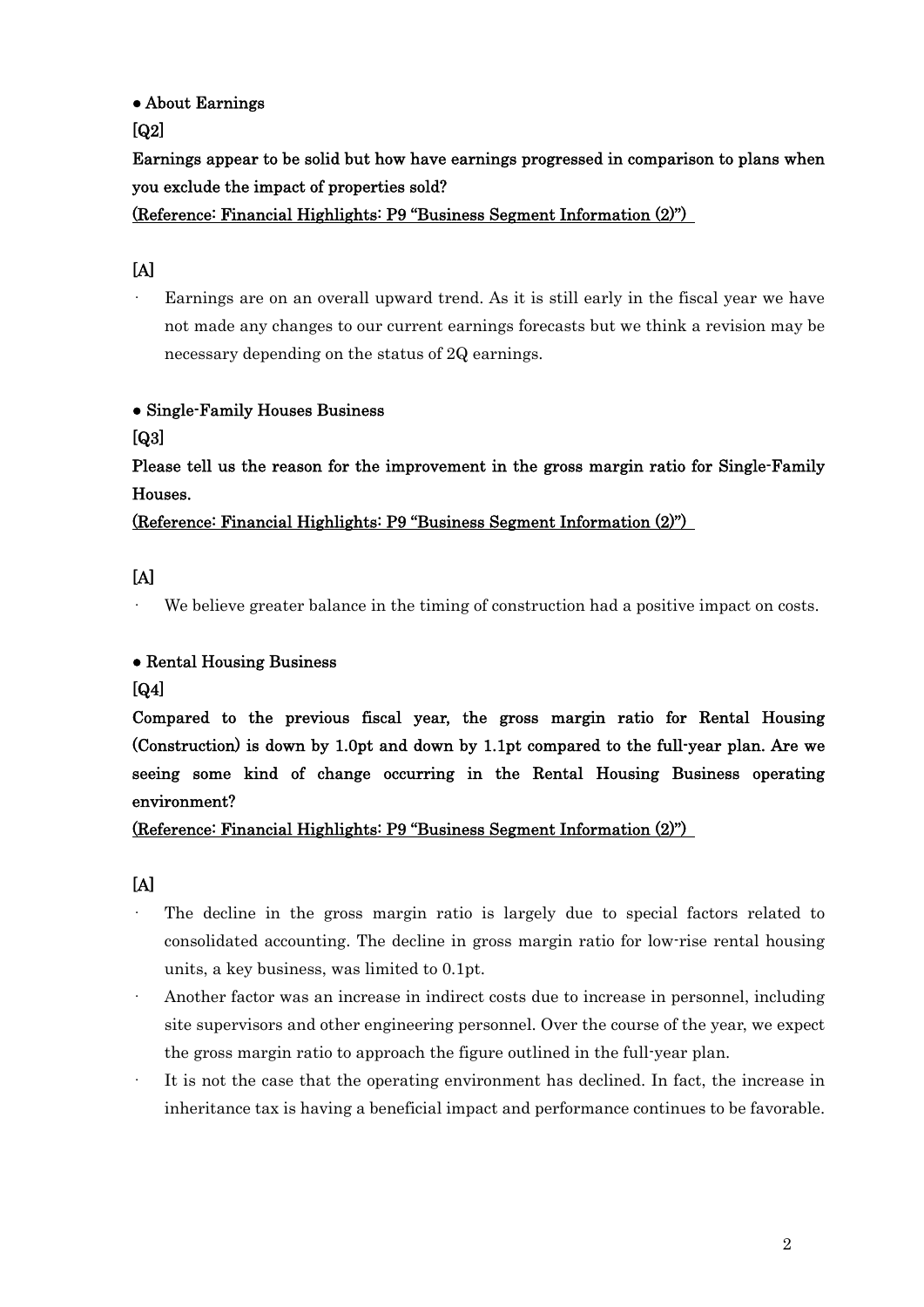● Commercial Facilities Business

### [Q5]

### Please tell us about the business environment for Commercial Facilities.

### [A]

- Saturation in the large-scale shopping center market is resulting in a somewhat conservative environment for development.
- · However, the roadside storefront market, a segment in which we specialize, continues to see strong demand for store openings in a variety of fields, and we believe this market will continue to performance favorably.

### ● Logistics, Business & Corporate Facilities Business

#### [Q6]

Please tell us the reason the gross margin ratio for Logistics, Business & Corporate Facilities (Construction) is down compared to the previous fiscal year.

### [A]

The previous fiscal year was influenced by the sale of land for an industrial park, a profitable but unique element drove up the gross margin ratio for this segment.

## [Q7]

## Overall conditions are favorable for the general contractors industry. I am not sure how much this impacts your company's operations but can you explain this current market environment and how the market has changed compared to before?

- · Fujita recorded an increase in net sales and operating income. Like other general contractors, the company has been able to implement selective order acceptance for the last several years. I think we have reached a point where such properties are now contributing to sales.
- I think the only segment where there is crossover between us and other general contractors is the construction of logistics facilities. However, our business model entails both finding land and inserting the tenants so I do not see any direct competition with other general contractors.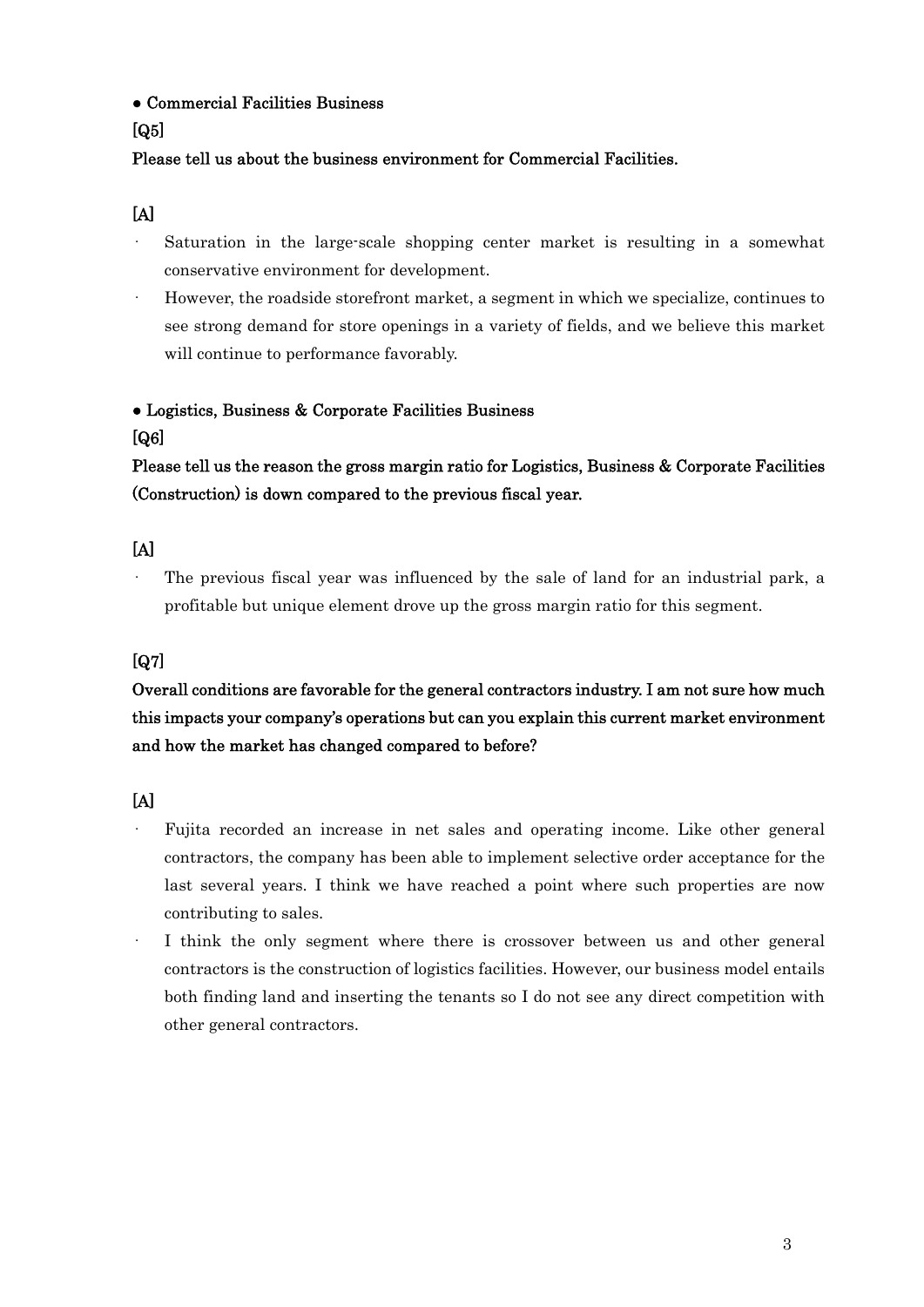## [Q8]

Please tell us about the state of contracts for your Logistics, Business & Corporate Facilities Business excluding the impact of properties sold and revenues from Fujita and other subsidiaries.

(Reference: Financial Highlights: P3 "Summary of Account Settlement in FY2015 1Q: Overview")

## [A]

As outlined in the statement on factors including the increase in net sales for the Logistics, Business & Corporate Facilities Business, of the ¥30.6 billion in revenues for Daiwa House Industry (non-consolidated), properties sold was ¥22.8 billion and the increase in revenues from contracts was ¥7.8 billion.

## [Q9]

### ・Please tell us about net sales and operating income for Fujita.

|                  | FY2015 1Q                          | FY2014 1Q                         | Changes           |
|------------------|------------------------------------|-----------------------------------|-------------------|
| Net sales        | $\text{\textsterling}66.8$ billion | $455.2$ billion                   | $+$ ¥11.6 billion |
| Operating income | $\text{\textsterling}2.5$ billion  | $\text{\textsterling}1.5$ billion | $+$ ¥1.0 billion  |

### ● Overseas Business

### [Q10]

## Please tell us about sales trends and market conditions for your China business. (Reference: Financial Highlights: P14 "Overseas Business")

- · Yihe Xinghai in Dalian had applications and contracts for 125 units between April and June, bringing the total to 1,599 units.
- · The Changzhou Grace Residence had applications and contracts for 77 units between April and June, for a total of 211 units.
- Sales for Moonlit Garden in Wuxi began in April and there were applications and contracts for 46 units during the three-month period.
- The majority of these sales represent actual demand and we do not believe the environment will change in a way that will see an increase advanced sales.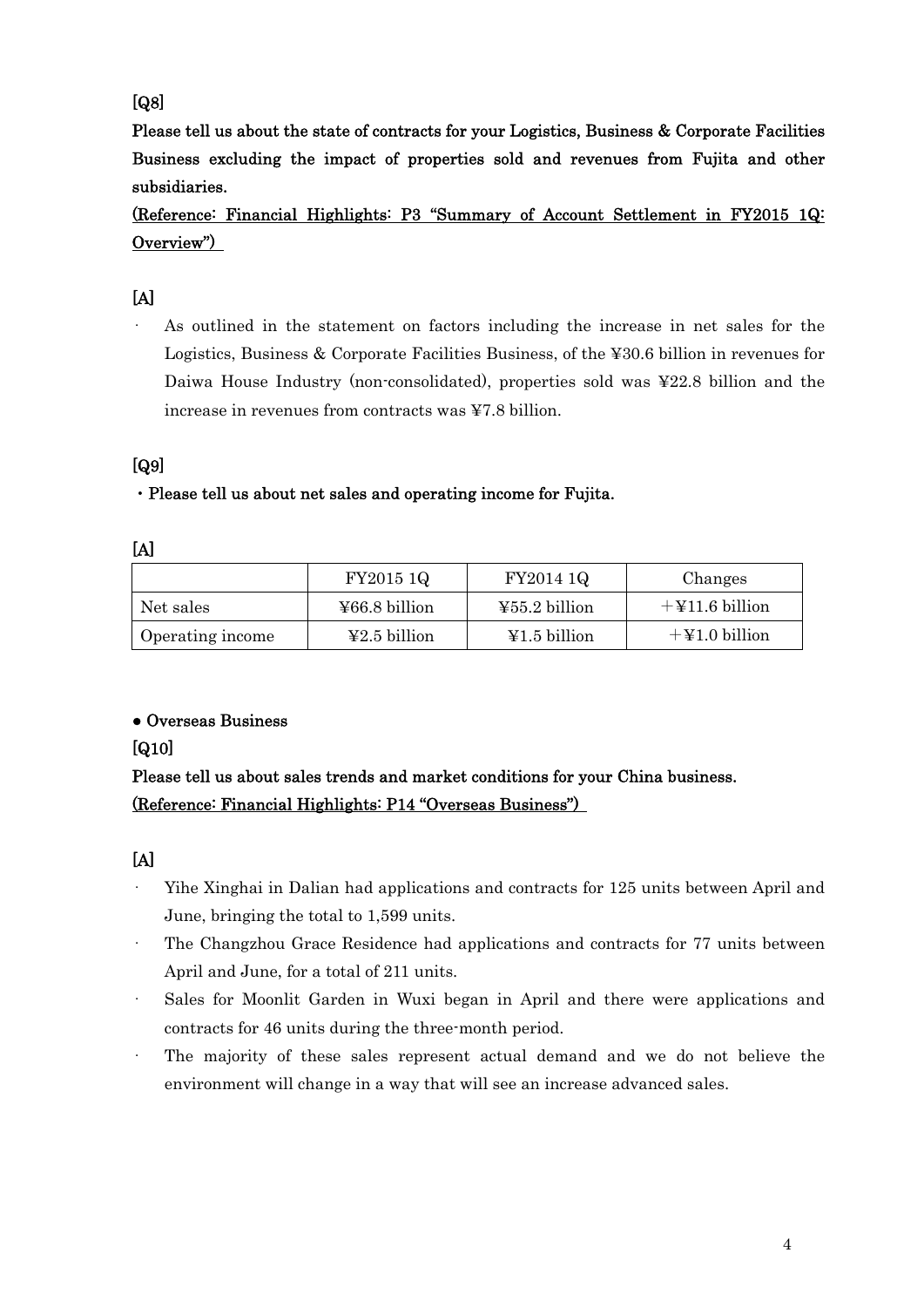● Real Estate Development and Rental Real Estates Businesses

[Q11]

Please tell us about the status of domestic real estate investments, your year-end balance forecast for rental real estates, and the environment for land procurement. (Reference: Financial Highlights: P12 "Breakdown of Rental Real Estates")

## [A]

The real estate investment amount for 1Q was ¥33.8 billion, with a breakdown as follows. Logistics, Business & Corporate Facilities (logistics facilities): ¥26.3 billion Commercial Facilities Business: ¥5.5 billion

Rental Housing Business: ¥2.0 billion

- We forecast the year-end rental real estate balance will be near ¥800 billion.
	- ・ End of June balance: ¥672.4 billion
	- ・ Invest just under ¥120 billion from July onward (full-year investment plan of over ¥150 billion)
	- ・ Properties sold from July onward: None planned
- We will continue focusing investments on logistics facilities and we see no change in the current trend of difficulty procuring land for rental housing developments.

## [Q12]

## What were the factors behind the slight improvement in the NOI yield for rental real estates?

## [A]

This was the result of multiple factors, including a decrease in book value due to depreciation, contributions from newly rented properties, and improvement in the NOI of rented properties.